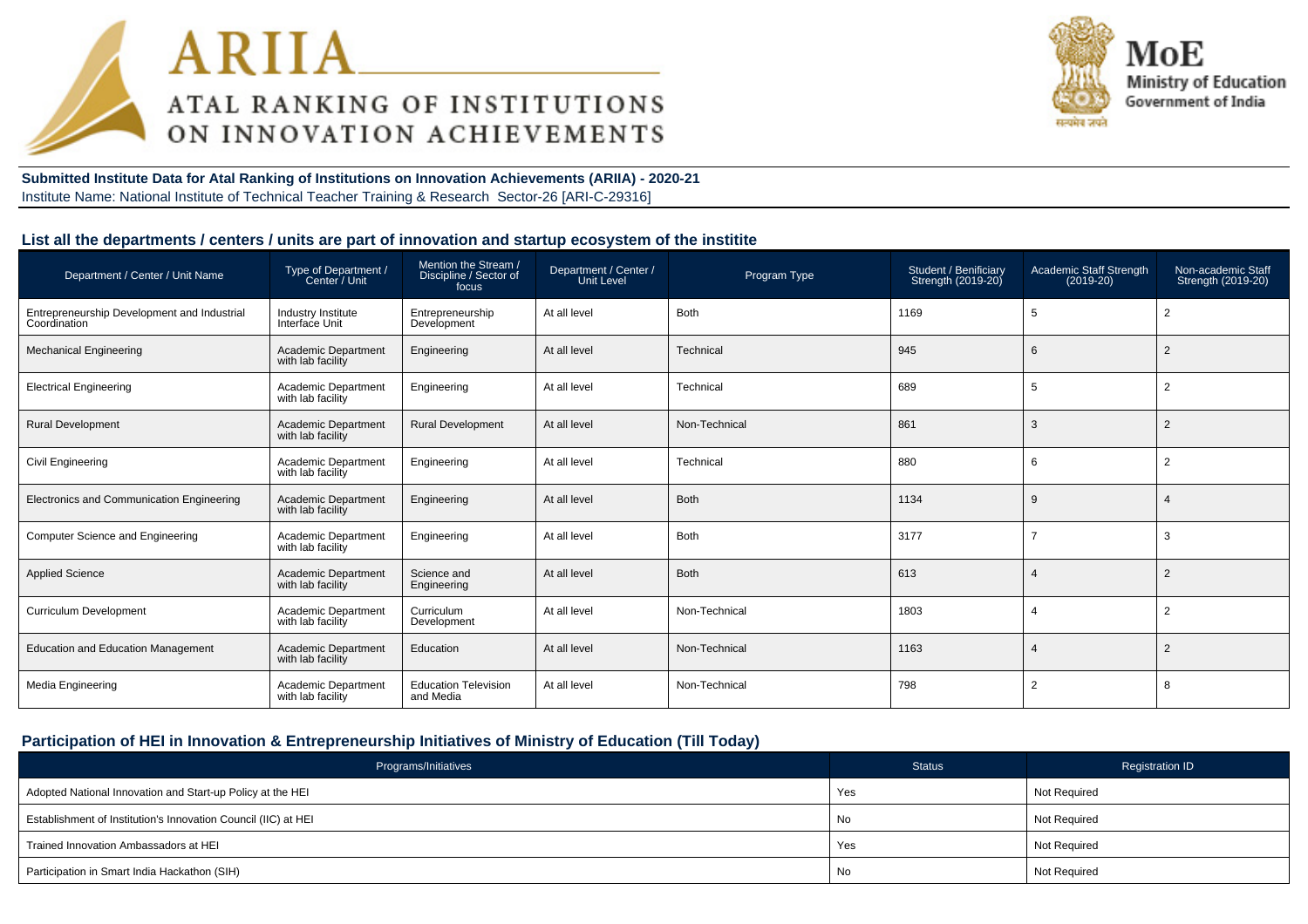#### **Participation of HEI in Innovation & Entrepreneurship Initiatives of Ministry of Education (Till Today)**

| Facilitated listing start-ups/ technologies in Young India combating COVID with Knowledge, Technology and Innovation (YUKTI 2.0) portal of MIC | No | Not Required |
|------------------------------------------------------------------------------------------------------------------------------------------------|----|--------------|
| Participation in National Education Alliance of Technology (NEAT)                                                                              |    | Not Required |

### **Details of Co-curricular events/programs related to Innovation, IPR and Entrepreneurship/Start-up Conducted by the HEI**

| Srno | Name of<br>Program<br>Full)<br>Name) | Program<br>Theme | Program<br><b>Type</b> | Program<br>Category           | Organizin<br>g<br>Departm<br>ent /<br>Centre /<br><b>Student</b><br>Body<br>Name | Program<br>Start<br>Date   | Program<br>End Date        | Program<br>Duration(i<br>n Days) | Program<br>Location | Internal<br>Participa<br>nts<br>(Student) | Internal<br>Participa<br>nts<br>(Faculty) | External<br>Participa<br>nts<br>(Student) | External<br>Participa<br>nts<br>(Faculty) | Total<br>Number<br><sub>of</sub><br>Participa<br>nts | Had institute spent expenses<br>either from own<br>resource/received fund to<br>organise the<br>program/activity/event? | Did any of the participants<br>received any awards/recognition<br>for startup / innovation ideas /<br>research?                                                                                                                                                 |
|------|--------------------------------------|------------------|------------------------|-------------------------------|----------------------------------------------------------------------------------|----------------------------|----------------------------|----------------------------------|---------------------|-------------------------------------------|-------------------------------------------|-------------------------------------------|-------------------------------------------|------------------------------------------------------|-------------------------------------------------------------------------------------------------------------------------|-----------------------------------------------------------------------------------------------------------------------------------------------------------------------------------------------------------------------------------------------------------------|
|      | TechSpar<br>dha                      | Innovatio        | Innovatio<br>n Contest | Institute<br>Lead<br>Activity | Informati<br>on<br>Manage<br>ment and<br>Coordinat<br>ion Unit                   | 05-09-20<br>19<br>00:00:00 | 07-09-20<br>19<br>00:00:00 | 3                                | Within<br>Campus    | 12                                        | $\Omega$                                  | 10                                        | $\Omega$                                  | 22                                                   | No                                                                                                                      | Prizes<br>Award /<br>Position /<br>Recognition<br>Secured<br>Title of<br>Hardware<br>Hackathon<br>Innovation<br>Start-up<br>Secured the<br>Award /<br>Recognition<br>Award/Recog<br>Idea/Innova<br>tion/Prototy<br>nition/Achieve<br>pe<br>ment<br>Received for |

# Details of Students, Faculties/Staff Participation/Representation in Co-curricular events/programs related to Innovation, IPR and Entrepreneurship/Start-up at the State,<br>National and (or) International Level (Organized by

| Srno | Name of<br>Program<br>Full)<br>Name)         | Program<br><b>Theme</b>          | Program<br><b>Type</b> | Organizin<br>g Agency<br>Institute /<br>Name | Organizin<br>g Agency<br>Type | Program<br><b>Start</b><br>Date | Program<br>End Date        | Program<br>Duration(i<br>n Days) | Participa<br>nts<br>Students) | Participa<br>nts<br>(Faculty) | Total<br>Number<br>0f<br>Participa<br>nts | Awards/R<br>ecognitio<br>ns/Achiev<br>ements | Award /<br>Position /<br>Recogniti<br>on<br>Secured | Title of<br>Innovatio<br>n / Start-<br>up<br>Secured<br>the<br>Award /<br>Recogniti<br>on. | Had institute spent expenses<br>either from own resource/<br>received fund towards sending<br>delegation to participate /<br>represent the activity / event? | Did any of the participants<br>received any awards/recognition<br>for startup / innovation ideas /<br>research |
|------|----------------------------------------------|----------------------------------|------------------------|----------------------------------------------|-------------------------------|---------------------------------|----------------------------|----------------------------------|-------------------------------|-------------------------------|-------------------------------------------|----------------------------------------------|-----------------------------------------------------|--------------------------------------------------------------------------------------------|--------------------------------------------------------------------------------------------------------------------------------------------------------------|----------------------------------------------------------------------------------------------------------------|
|      | Leadersh<br>Develop<br>ment<br>Program<br>me | Entrepre<br>neurship/<br>Startup | Worksho                | AICTE-<br><b>UKIERI</b>                      | Internatio<br>nal<br>Agencies | 21-10-20<br>19<br>00:00:00      | 25-10-20<br>19<br>00:00:00 |                                  | <b>U</b>                      | ▵                             |                                           | No                                           | $\sim$ $\sim$                                       | ---                                                                                        | No                                                                                                                                                           | No                                                                                                             |

#### **List the Academic Programs on Innovation, IPR and Entrepreneurship Development Offered During the Academic Period (2019-20)**

| Srno | <b>Title of Course/Subject</b><br>Offered                                                             | Program Theme            | <b>Type of Course</b> | Course Offering<br>Department/Centr<br>e/Unit Name | Level of<br>Course                                                    | Program<br><b>Start Date</b> | Program End<br>Date | Program<br>Duration(in Days) | Mode of Delivery | <b>Total Numbers of</b><br>Participants | <b>Total Numbers of</b><br><b>Contact Hours of Course</b><br>(Minimum 30 Contact<br>hours) <b>\</b> |
|------|-------------------------------------------------------------------------------------------------------|--------------------------|-----------------------|----------------------------------------------------|-----------------------------------------------------------------------|------------------------------|---------------------|------------------------------|------------------|-----------------------------------------|-----------------------------------------------------------------------------------------------------|
|      | <b>Entrepreneurial Opportunity</b><br>Identification and Project<br>Formulation in Services<br>Sector | Entrepreneurship/Startup | Short term<br>Course  | Short Term<br><b>Certificate Course</b>            | Entrepreneur<br>ship<br>Development<br>and Industrial<br>Coordination | 13-05-2019                   | 17-05-2019          |                              | Offline          |                                         | 30                                                                                                  |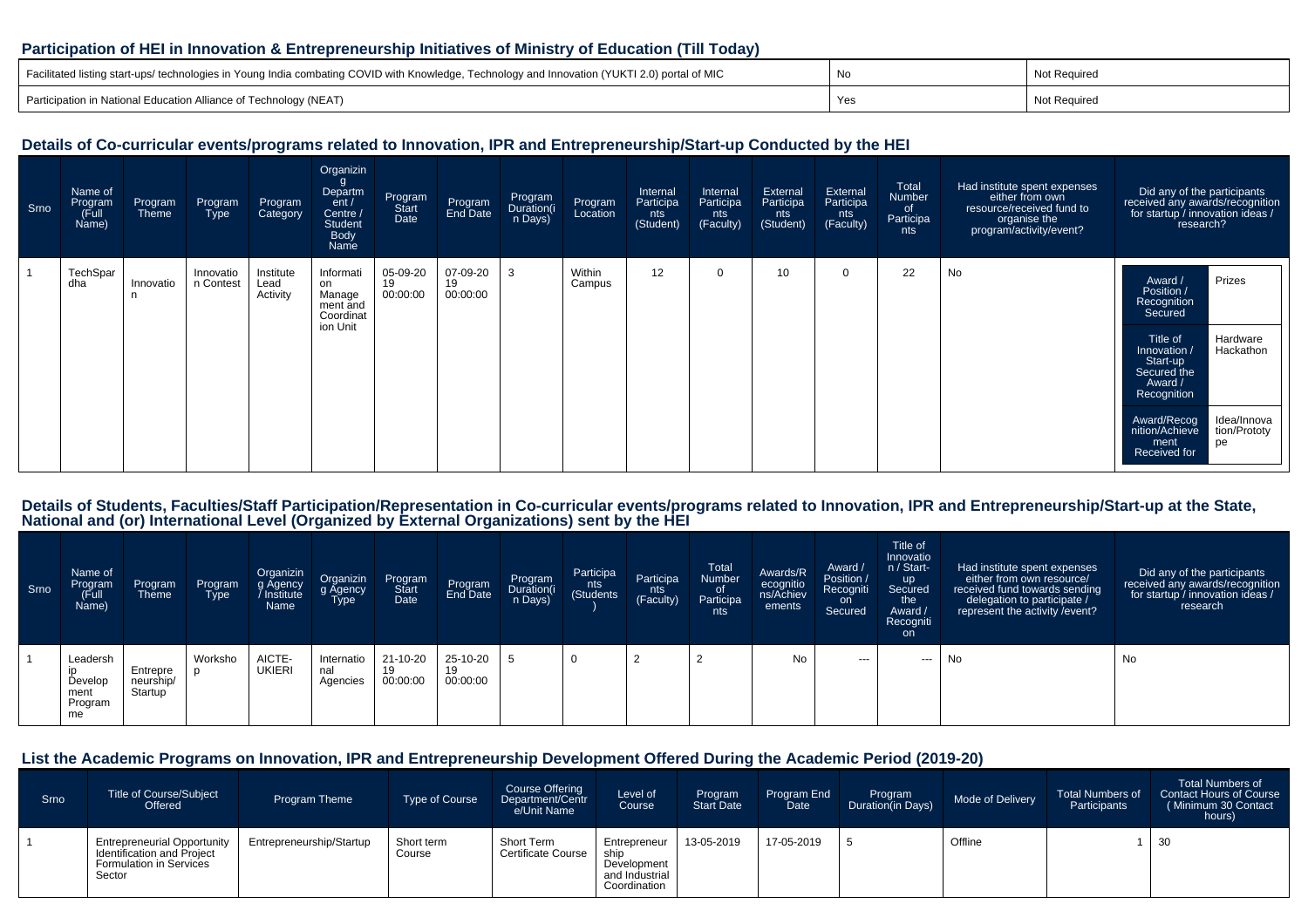| 2              | <b>Intellectual Property Rights</b><br>- Aspects for Business<br>Start-ups                                                 | <b>IPR</b>                       | Short term<br>Course | Short Term<br>Certificate Course               | Entrepreneur<br>ship<br>Development<br>and Industrial<br>Coordination | 24-06-2019 | 28-06-2019 | 5               | Offline | 6              | 30 |
|----------------|----------------------------------------------------------------------------------------------------------------------------|----------------------------------|----------------------|------------------------------------------------|-----------------------------------------------------------------------|------------|------------|-----------------|---------|----------------|----|
| 3              | EAC (Entrepreneurship<br>Awareness Camp)                                                                                   | Entrepreneurship/Startup         | Short term<br>Course | Short Term<br>Certificate Course               | Entrepreneur<br>ship<br>Development<br>and Industrial<br>Coordination | 13-01-2020 | 17-01-2020 | $5\overline{5}$ | Online  | 28             | 30 |
| $\overline{4}$ | <b>Entrepreneurial Career</b><br>Orientation for Electronics<br>and Communication<br>Engineering and allied<br>disciplines | Entrepreneurship/Startup         | Short term<br>Course | Short Term<br>Certificate Course               | Entrepreneur<br>ship<br>Development<br>and Industrial<br>Coordination | 18-11-2019 | 22-11-2019 | 5               | Offline | 24             | 30 |
| 5              | Fostering Creativity and<br>Innovation in<br>Entrepreneurship                                                              | Entrepreneurship/Startup         | Short term<br>Course | Short Term<br><b>Certificate Course</b>        | Entrepreneur<br>ship<br>Development<br>and Industrial<br>Coordination | 16-12-2019 | 21-12-2019 | 6               | Offline | 22             | 30 |
| 6              | <b>Entrepreneurial Opportunity</b><br><b>Identification and Project</b><br>Formulation in<br><b>Manufacturing Sector</b>   | Entrepreneurship/Startup         | Short term<br>Course | Short Term<br>Certificate Course               | Entrepreneur<br>ship<br>Development<br>and Industrial<br>Coordination | 20-01-2020 | 24-01-2020 | 5               | Online  | $\overline{2}$ | 30 |
| $\overline{7}$ | <b>Entrepreneurial Motivation</b><br>Training                                                                              | Entrepreneurship/Startup         | Short term<br>Course | Short Term<br><b>Certificate Course</b>        | Entrepreneur<br>ship<br>Development<br>and Industrial<br>Coordination | 24-02-2020 | 28-02-2020 | 5               | Offline | 30             | 30 |
| 8              | Intellectual Property Rights-<br><b>Aspects for Business Start-</b><br>ups                                                 | IPR,<br>Entrepreneurship/Startup | Short term<br>Course | <b>Short Term</b><br><b>Certificate Course</b> | Entrepreneur<br>ship<br>Development<br>and Industrial<br>Coordination | 10-06-2019 | 14-06-2019 | 5               | Online  | 124            | 30 |
| 9              | <b>Entrepreneurial Opportunity</b><br><b>Identification and Project</b><br>Formulation in Services<br>Sector               | Entrepreneurship/Startup         | Short term<br>Course | Short Term<br><b>Certificate Course</b>        | Entrepreneur<br>ship<br>Development<br>and Industrial<br>Coordination | 13-05-2019 | 17-05-2019 | 5               | Online  | 142            | 30 |
| 10             | <b>Entrepreneurial Career</b><br>Orientation for Mechanical<br><b>Engineering and Allied</b><br><b>Disciplines</b>         | Entrepreneurship/Startup         | Short term<br>Course | <b>Short Term</b><br><b>Certificate Course</b> | Entrepreneur<br>ship<br>Development<br>and Industrial<br>Coordination | 14-10-2019 | 18-10-2019 | 5               | Offline | 34             | 30 |
| 11             | Business Incubation for<br>New Start-ups                                                                                   | Entrepreneurship/Startup         | Short term<br>Course | Short Term<br><b>Certificate Course</b>        | Entrepreneur<br>ship<br>Development<br>and Industrial<br>Coordination | 03-02-2020 | 07-02-2020 | 5               | Offline | 39             | 30 |

# **LiList the Employment Generation Skill Development Programs Organized by the HEI on Innovation, IPR and Entrepreneurship Development During the Academic Period (2019-20)**

| Srno | Title of the Training Program                                                      | <b>Program Theme</b>     | <b>Type of Course</b>                                | <b>Course Offering</b><br>Department/Centre/<br>Unit Name        | Program Start<br>Date | Program End<br>Date | Program<br>Duration(in<br>Days) | Mode of Delivery | <b>Total Numbers of</b><br>Participants | <b>Total Numbers of Contact</b><br>Hours of Course (Minimum<br>30 Contact hours) |
|------|------------------------------------------------------------------------------------|--------------------------|------------------------------------------------------|------------------------------------------------------------------|-----------------------|---------------------|---------------------------------|------------------|-----------------------------------------|----------------------------------------------------------------------------------|
|      | Strenathening Industry<br>Academic Integration in<br><b>Technical Institutions</b> | Entrepreneurship/Startup | Employment<br><b>Generation Training</b><br>Programs | Entreprenurship<br>Development and<br>Industrial<br>Coordination | 29-04-2019            | 03-05-2019          |                                 | Offline          | 42 30                                   |                                                                                  |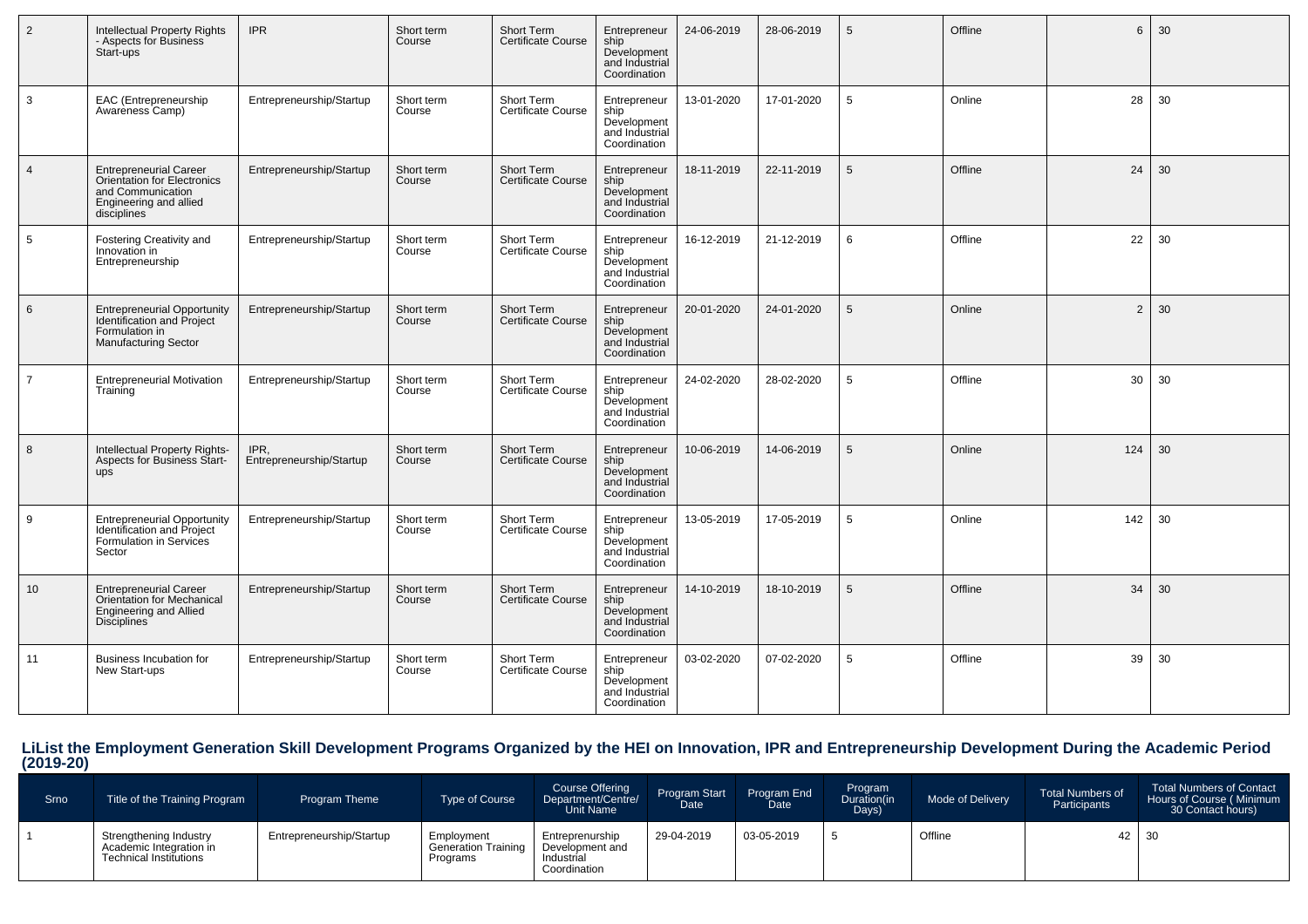| $\vert$ 2 | <b>Employability Skills for</b><br>Industry 4                                                        | IPR.<br>Entrepreneurship/Startup,<br>Innovation | Employment<br>Generation Training<br>Programs        | Entrepreneurship<br>Development and<br>Industrial<br>Coordination | 23-09-2019 | 27-09-2019 |      | Offline |       | $6 \mid 30$ |
|-----------|------------------------------------------------------------------------------------------------------|-------------------------------------------------|------------------------------------------------------|-------------------------------------------------------------------|------------|------------|------|---------|-------|-------------|
|           | Industry Interaction- Industry<br>related phase wise workshop<br>mainly in the areas of Civil<br>ECE | IPR.<br>Entrepreneurship/Startup,<br>Innovation | Employment<br><b>Generation Training</b><br>Programs | Entrepreneurship<br>Development and<br>Industrial<br>Coordination | 21-10-2019 | 25-10-2019 |      | Offline | 25 30 |             |
|           | Strengthening Industry<br>Academia Integration in<br><b>Technical Institutions</b>                   | IPR.<br>Entrepreneurship/Startup,<br>Innovation | Employment<br><b>Generation Training</b><br>Programs | Entrepreneurship<br>Development and<br>Industrial<br>Coordination | 09-12-2019 | 13-12-2019 | - 33 | Online  | 206   | $\vert$ 30  |

List the Full Time Faculties had with a Degree (UG/PG/PhD) in Innovation/IPR/Entrepreneurship and (or) Received Specialized Training program of I&E, IPR (MDP, EDP,<br>FDP, Short-term Certificate Course, of minimum 30 hours Du **(2019-20)**

**No Data Flled!**

**List Idea/Innovation Centric Student Clubs Are Functional at the HEI with Access to Co-working Space/Work-stations for Students with Facilities & Equipment Available topromote and Support Innovation, Entrepreneurship and IPR Activities in Campus**

**No Data Flled!**

**List the Pre-Incubation Facility (Tinkering Lab/Makers' Space/Design Centre/New Gen IEDC/IEDC/EDC/Innovation Centre/Startup Cell) (>= 600 Sq. Ft. Floor Area)No Data Flled!**

#### **List the Centre of Excellence (CoE) Facilities with Advance Tools and Equipment at the HEI (>= 1000 Sq. Ft. Floor Area)**

| Srno | Name of CoE Facility | Year of<br><b>Establishment</b> | CoE with Access<br>to Other I&E<br>Facilities at the<br>HEI. | Name of the<br>Funding<br>Schemes<br>Available with<br>CoE, if any<br>(Optional) | <b>Facility Details</b>                                                                                                                                                                 | <b>Total Nos of</b><br>Dedicated<br>Executive/Manag<br>ement team<br>Strength<br>Engaged at the<br>Facility | Had the CoE Provided any<br>Funding Support for<br>Idea/Prototype/Innovation<br>Development and<br>implementation during the<br>Financial Year 2019-20? | Had institute Generated Income<br>either from Services Offered by CoE<br>Centre/Facilities? | Had institute spent expenses<br>either from own<br>resource/received fund towards<br>Establishment/Operation of<br>CoE Centre/Facilities? |
|------|----------------------|---------------------------------|--------------------------------------------------------------|----------------------------------------------------------------------------------|-----------------------------------------------------------------------------------------------------------------------------------------------------------------------------------------|-------------------------------------------------------------------------------------------------------------|---------------------------------------------------------------------------------------------------------------------------------------------------------|---------------------------------------------------------------------------------------------|-------------------------------------------------------------------------------------------------------------------------------------------|
|      | 3D Printing          | 2019                            | No Such<br><b>Facilities Exist in</b><br>the Campus          | NITTTR<br>Chandigarh                                                             | Prof. S<br>Facility<br>S<br>Incharge<br>Dhami<br>Name<br>ssdha<br>Facility<br>mi@nit<br>Incharge<br>ttrchd.<br>Email<br>ac.in<br>01722<br>Facility<br>75965<br>Incharge<br>Phone<br>l 9 |                                                                                                             | No                                                                                                                                                      | No                                                                                          | No                                                                                                                                        |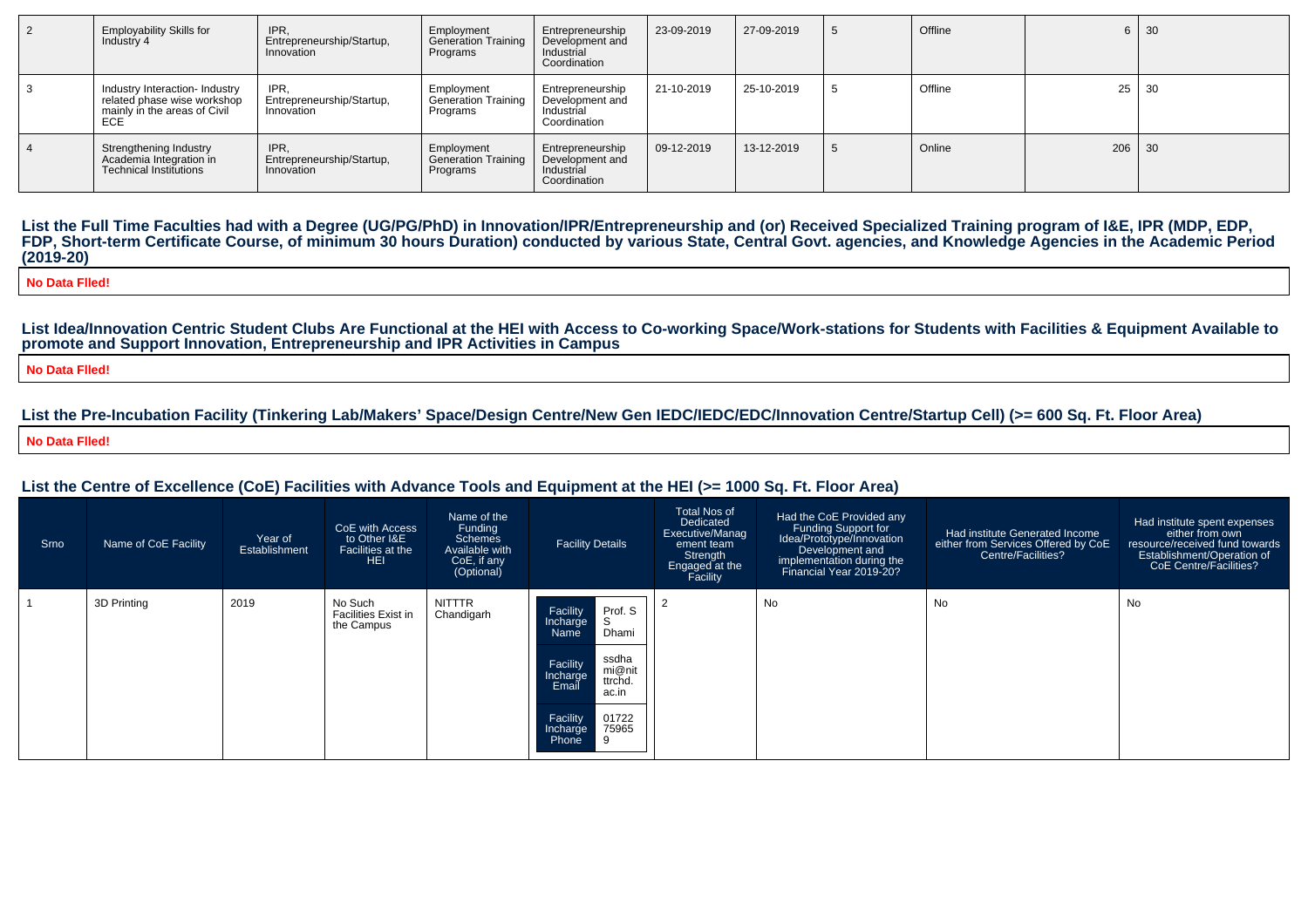#### **List the Centre of Excellence (CoE) Facilities with Advance Tools and Equipment at the HEI (>= 1000 Sq. Ft. Floor Area)**

| Typhoon HIL Laboratory | 2019 | No Such<br>Facilities Exist in<br>the Campus | Typhoon PhD<br>Fellowship | Prof.<br>Rithula<br>Facility<br>Incharge<br>Thakur<br>Name               | $\epsilon$ | No | No | No |
|------------------------|------|----------------------------------------------|---------------------------|--------------------------------------------------------------------------|------------|----|----|----|
|                        |      |                                              |                           | rithula<br>Facility<br>@nitttr<br>Incharge<br>chd.ac.<br>Email           |            |    |    |    |
|                        |      |                                              |                           | 01722<br>Facility<br>75954<br>Incharge<br><b>Phone</b><br>$\blacksquare$ |            |    |    |    |

### **List the Incubation Facilities at the HEI (>= 1500 Sq. Ft. Floor Area)**

**No Data Flled!**

#### **List the Innovation Park/Research Park Facilities at the HEI (>= 5000 Sq. Ft. Floor Area)**

**No Data Flled!**

#### **List the IPR Cell/Technology Transfer Centre Facilities at the HEI**

**No Data Flled!**

#### **Provide detail list of Faculties as Mentor to help Ideas/Innovations/Startups**

**No Data Flled!**

#### **Provide detail list of External Experts/Agencies engaged as Mentor to help Ideas/Innovations/Startups**

**No Data Flled!**

#### **List all the Innovations Generated Developed, Completed and Implemented in Ground with Support of Pre-incubation & Incubation facilities at the HEI and RecognitionsReceived**

**No Data Flled!**

# **List all the Ventures/Startups/SME Units Established with Support of Pre-incubation & Incubation facilities at the HEI**

**No Data Flled!**

#### **List all the Collaborations with External Agencies and Co-Creation of I&E Activities by the HEI**

**No Data Flled!**

# **List the IPs Filed/Published/Granted (Copyright & Designs Only) by the HEI as an Applicant / Co-applicant / Co-owner**

**No Data Flled!**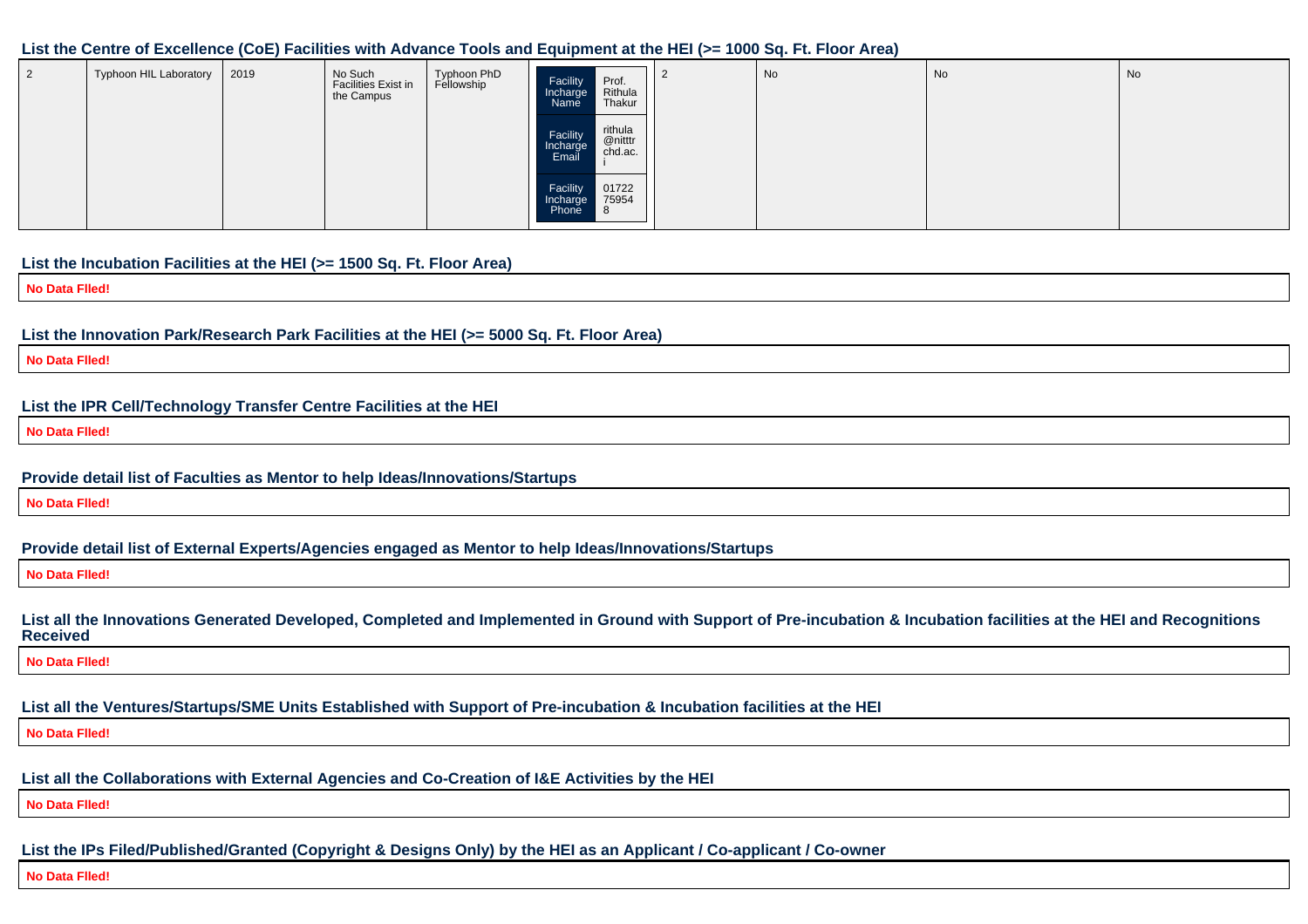**No Data Flled!**

# **List the IPs hold by the Innovation teams/Startups Incubated at the Pre-incubation/incubation Unit of the HEI**

**No Data Flled!**

**List the IP Commercialized/Transferred Published & Granted to HEI as Co-applicant/Co-owner**

**No Data Flled!**